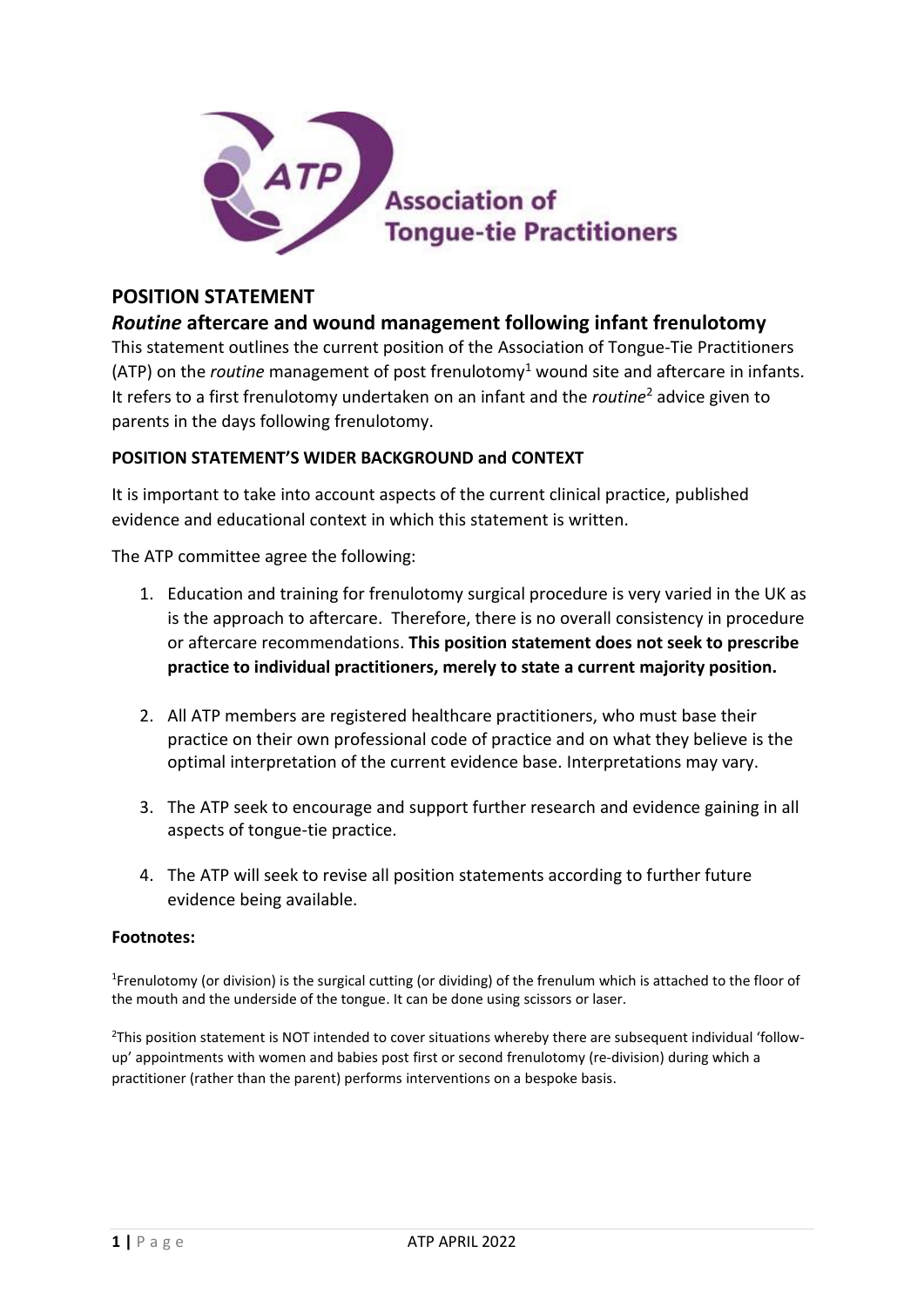### **POSITION STATEMENT**

Frenulotomy on an infant is undertaken to improve either breast or bottle feeding. It aims at freeing the tongue that is restricted in its function and movement due to a short frenulum. The desired result (although not always achieved) is that the freed tongue achieves optimal sucking, which results in more effective feeding.

Frenulotomy has several recognised complications. Two of which throw the spotlight on wound healing and *routine* aftercare practices. Firstly, wound infection (although theoretical or very low risk due to the properties of saliva and breast milk) and secondly the apparent re-formation, reappearance or 're-growth' of the frenulum after healing which can cause the tongue to become restricted again and the return of feeding difficulties. In some cases, this could then necessitate a second frenulotomy (re-division) needing to be undertaken which is undesirable.

The incidence of 're-growth' and restriction forming as the first frenulotomy heals is difficult to determine but is thought to be in the region of 2-4% (ATP, 2021). With a view to minimise this occurring, there are several post frenulotomy aftercare instructions which are *routinely* given by practitioners to parents. These are classified below starting with the least intervening and progressing to the most, with many different timings and regimes being suggested to parents:

## **LEVEL 1**

### **No intervention, feeding the baby as usual**

(Other than observing for any bleeding or signs of infection no other action is taken)

## **LEVEL 2**

## **Feeding the baby as usual and also encouraging parents to do 'tongue exercises' with the baby**

(These exercises might include: Encouraging baby to suck a clean finger and withdraw the finger slowly in a 'tug of war' game; running a clean finger along baby's lower gums to encourage sideways tongue movement; parent(s)sticking their tongue out at the baby to encourage the baby to mimic the action). These are detailed on the current ATP '**Care After Tongue-Tie Division (Frenulotomy)**' leaflet.

#### **LEVEL 3**

#### **Encouraging 'tongue lifting'**

(The parent is encouraged to insert either one or two of their fore fingers under the baby's tongue, with the finger tips at each side of the wound and lifts the tongue upwards enough to stretch the wound site. Touching the wound site itself is not encouraged. The second way of achieving the tongue lift is on a sleeping baby, pressing down on the baby's chin, thereby moving the lower jaw open and down lowering the floor of the mouth and causing the wound to stretch).